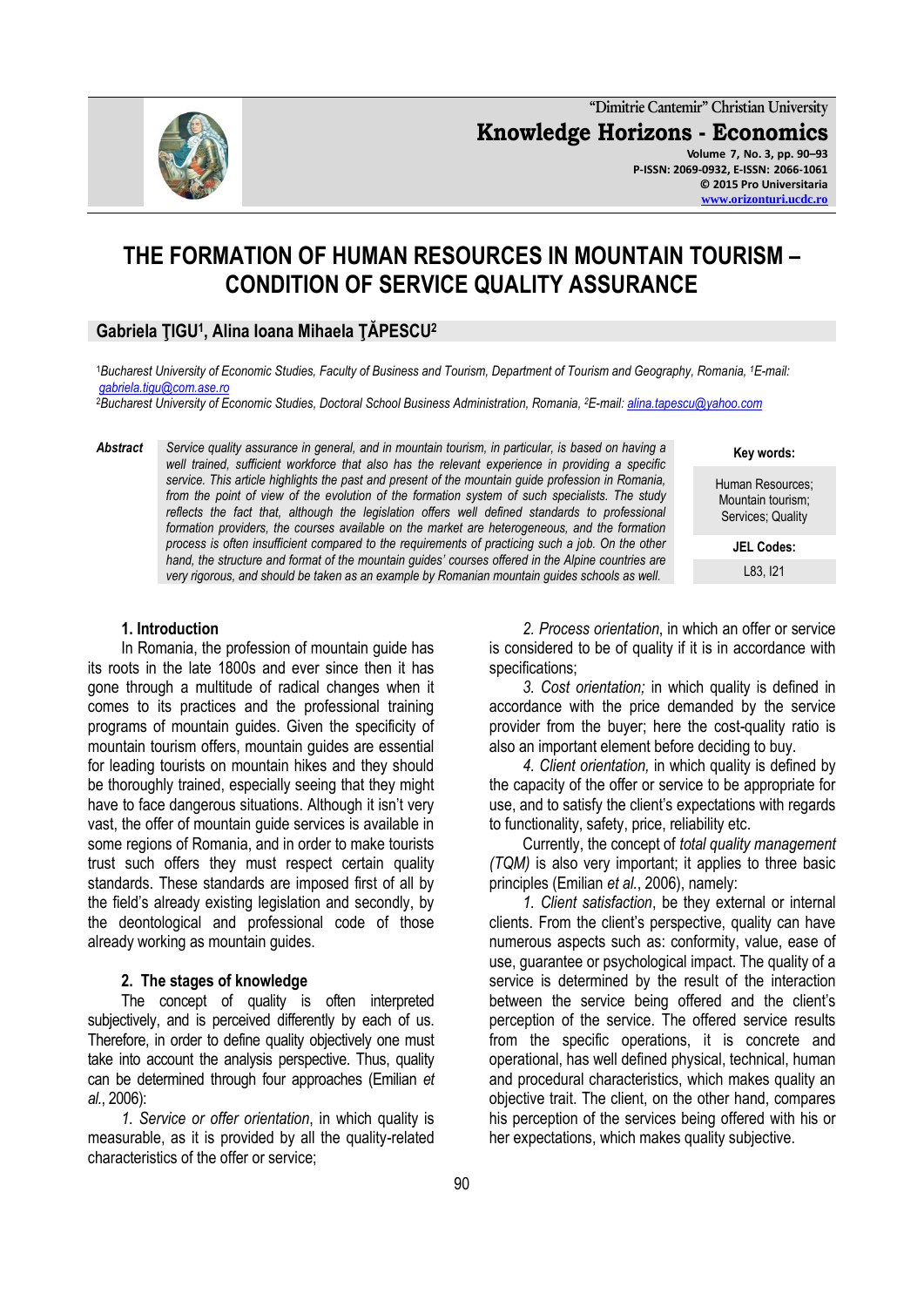*2. Employee involvement*, a process which implies activities such as modifying organisational culture, implementing professional development programs, granting of prises and incentives for encouraging teamwork. From among these, professional development programs have the role of enhancing employee performance which has had a direct impact on the quality of offered services.

*3. Continuous improvement,* based on the fundamental elements of employee involvement, their understanding of their role within the ongoing process and the fact that they're in control of the tasks that must be completed. The process of continuous improvement of quality is based on the Deming cycle stages, namely: planning, applying, control, and implementation.

As for the quality of tourism services, it is defined by the United Nations World Tourism Organisation – UNWTO as being "the result of a process which implies satisfying all the legitimate needs for offers and services, demands and expectations of the client, at a reasonable price and according to the mutually agreed upon contractual conditions as well as the determinant factors which confer quality namely safety and security, hygiene, accessibility, transparency, authenticity and the harmony between the tourism activity and the natural and anthropic environments" (UNWTO, 2003).

In tourism, quality and sustainability are intertwined, resulting in a larger concept of quality which implies: the conventional execution of quality management in those units offering tourism services remains the foundation of the concept. To this is added the quality of the natural and cultural environment of the tourist destinations. Together, the two aspects of quality ensure the overall quality of the tourist experience (UNWTO, 2015).

## **3. Research methodology**

In Romania, the mountain guide profession is not very developed yet; therefore information sources about this profession are still limited. The research for the present paper was based on secondary and external data. Thus, in the research process we have used legislative texts concerning the training of tourist guides in general and of mountain guides in particular, (Government Resolution no. 305/2001 and the Order of The Minister of Transport, Infrastructure and Tourism, no. 637 of 1st of April 2004 for the approval of methodological norms concerning the conditions and criterion for the selection, training, accreditation and appointing of tourist guides) as well as the articles and texts of the most important associations and mountain guide schools in Romania.

#### **4. Results**

After analysing the already mentioned data sources we have obtained information regarding the evolution of the mountain guide profession, from its origins in Romania to the present day. Moreover, the main legislative aspects regarding the training and accreditation of mountain guides were synthesized, and were analysed by comparison with the practices already applied by the current providers of professional training in the field.

## *4.1. Short history of the profession*

The mountain guide profession in Romania has its roots in the 1870s, ever since the inauguration of the Transylvanian Alpine Association in Braşov (SAK – Siebenbuergischen Alpenvereins in Kronstadt) and the Transylvanian Carpathian Association from Sibiu (SKV), when the coined term for mountain guides was that of "călăuză" (quide) (Anghel, 2014). The role of the guides was of accompanying groups on the mountain as well as providing the logistic organisation of boarding and transportation. Getting inspiration from Alpine countries, the training and organisation of the first official guides in Romania was done by the SKV, starting with 1884, when the first licences and badges of guides appear. Moreover, in certain mountainous areas guides began their activity without previous systematic training. (Anghel, 2014).

In the 1930s the guide profession became less attractive for the people living in the Carpathian regions, mainly because of the lack of demand for such services, and at the end of the 1940s this liberal profession disappears after the change of the political regime which divides mountain hiking in two activities:

- alpinism, sporting activity:
- mountain hiking, tourist activity.

The mountain guide profession remerges in Romania after the foundation of the Bureau for Youth Tourism (BTT), after 1968; the organisation was responsible for the training of mountain guides at county level (Anghel, 2014). After the collapse of the communist regime, there was no other structure to solely organise the activity and training of mountain guides; instead there appeared several associations and private schools which offered these possibilities.

## *4.2. Legislative aspects*

In Romania there are several categories of guides with tourist activity namely (GR no. 305/2001):

- local quide;
- national quide;

specialized guide (mountain*,* art, overseer, animation, natural habitat, sports etc.).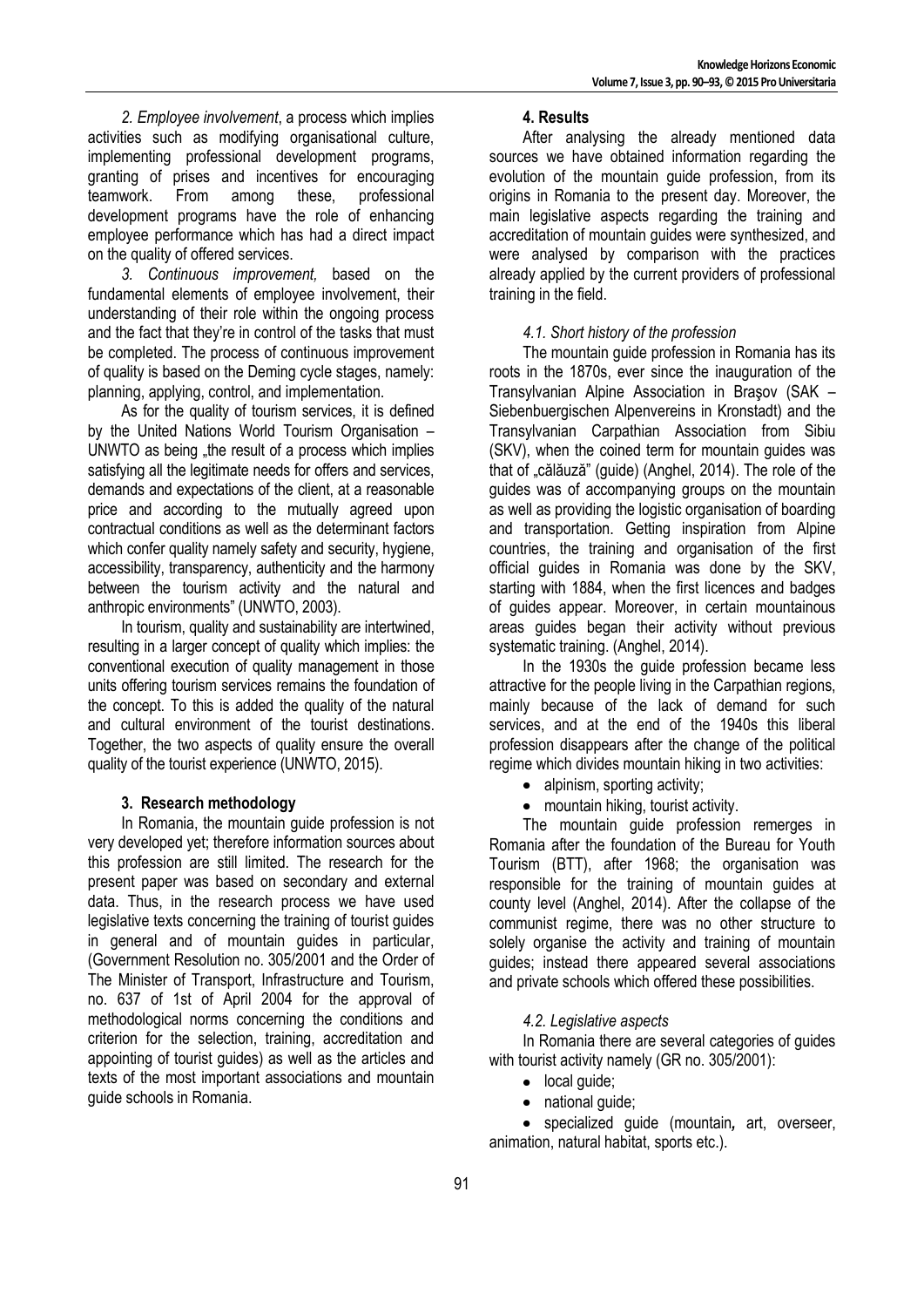According to the law, professional training of these categories of mountain guides can be done either within the national education system or within the professional training system for adults. In order to gain professional specialization as a national tourism guide or as a specialised tourism guide, one is required to have the certificate which attests him or her as a tourism guide (OMTCT 637/2004)

In order to be a tourism guide one must have a guide certificate – a document provided by the responsible ministry, which confirms the professional capacity of the individual persons qualified as tourism guides of being active in one of the aforementioned categories: local, national or specialised (OMTCT 637/2004).

According to the occupational standard for the profession of mountain guide, the main activities of those engaged in this profession are (Enache, 2007):

• granting specialised assistance to the clients;

• organising periods of training in mountain tourism;

• analysing the tourism potential of various areas, in order to identify the most interesting trails;

establishing and maintaining links to the adjacent service and activity network on the trails;

developing and promoting characteristic tourism products;

moderating inter-personal relations within the tourist groups;

• leading and taking part in rescue and first aid operations;

• showcasing their abilities of team-work, foreign language communication, of administering and managing the available funds.

Moreover, the occupational standard also defines the competence categories as well as the respective units of competence, which must be included in the structure of professional training courses for mountain guides. Under the category of fundamental competence are listed interactive communication, teamwork, professional development and communicating in a foreign language. Among the general competences we can also find the organisation of administrative activities, the development of mountain tourism offers, and communication with the tour-operator in order to promote mountain tourism offers and to manage the funding allocated to various activities. In the category of specific competences we can list actively protecting of the environment, mountain trail planning, promoting tourism-related information, ensuring a favourable climate for the tourists, leading mountain-related activities, playing an active part in the activities and ensuring group safety (Enache, 2007)

## *4.3. Professional training providers*

Presently, professional training of mountain guides is entrusted to the system of professional training of adults, with several existing categories of organisations which offer professional training courses in the field. Among them there are various professional associations of mountain guides, non-governmental organisations, guide-training schools of certain tourist agencies etc. According to the National Qualification Authority and the National Registry of Adult Professional Training, 80 organisations are currently providing courses for the training of tourist agents/guides. From among these, 56 are qualification courses, 13 are specialisation courses, 5 are initiation courses and 6 are perfecting courses. In what follows, we will present the descriptions of the courses given by two of the aforementioned organisations:

#### *4.3.1. The Romanian Mountain Guide Association (RMGA), Braşov*

RMGA is the professional Romanian mountain guides association which lists amongst its objectives such activities as the training and schooling of mountain guides according to international tourism standards, the organising of initiation and perfecting schools for different mountain-related activities (hiking, alpinism, climbing, skiing etc.), the editing of pedagogical materials, the organising of tourism activities specific to mountain tourism etc.

RMGA organises both initiation as well as specialization courses for the profession of mountain guide, both courses being approved by the National Qualification Authority. Applying for either one of the two course-types implies a test which consists of a practical trial for physical abilities as well as a theoretical test for evaluating mountain-related knowledge. Moreover, there are also experience requirements for future course attendants as follows: in order to be accepted to one of the initiation courses, one must have completed 10 mountain trails during summer, 5 mountain trails during winter and 5 ski touring trails; and in order to attend the specialisation courses one needs to graduate the initiation course, as well as gain the recommendation of a RMGA member or that of another mountain club. The courses end with a written and oral exam based on the studied curricula; to this a practical test is added. Graduates receive a graduation certificate from the Ministry of Education and the Ministry of Labour with which they may obtain the mountain guide certificate and badge.